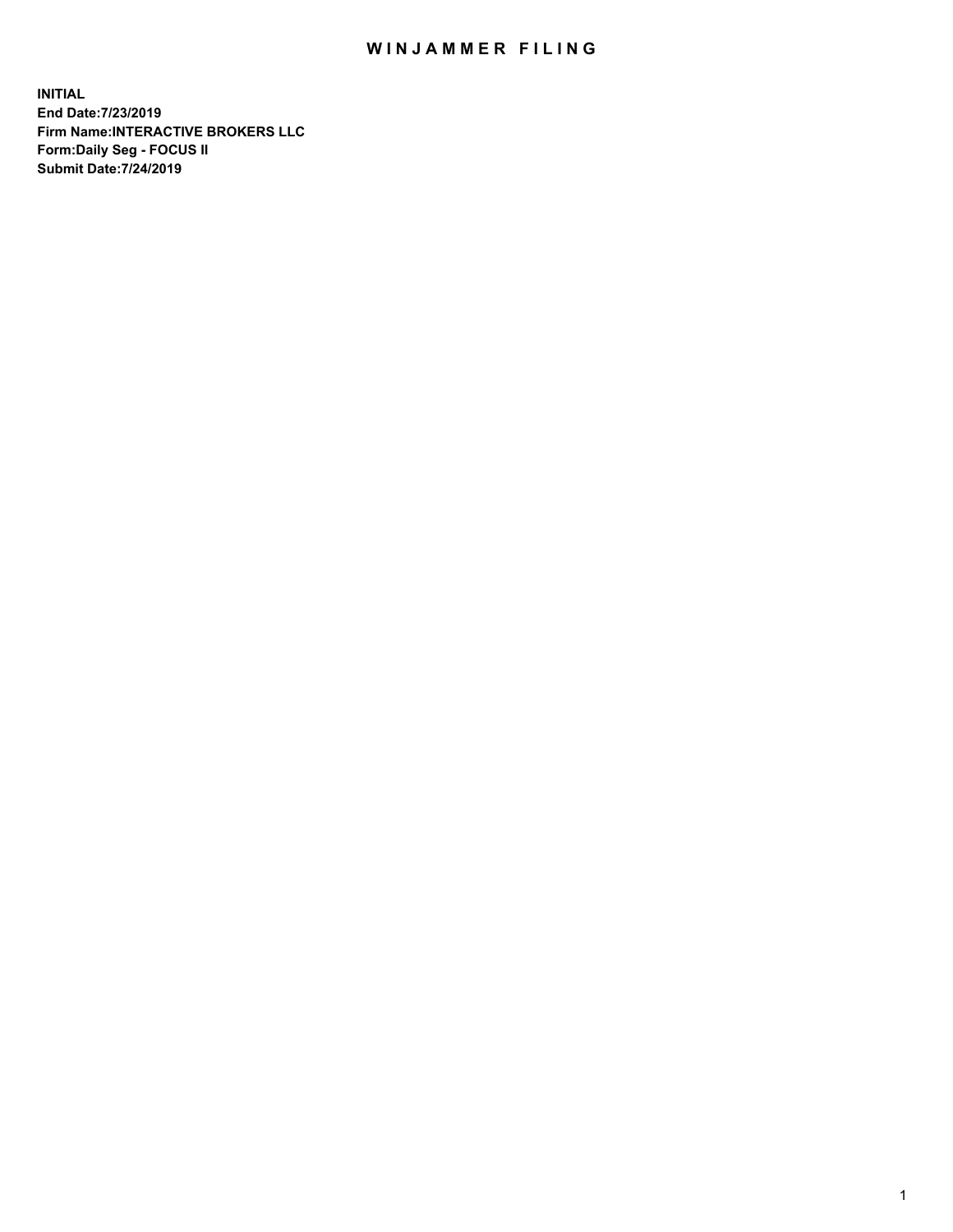**INITIAL End Date:7/23/2019 Firm Name:INTERACTIVE BROKERS LLC Form:Daily Seg - FOCUS II Submit Date:7/24/2019 Daily Segregation - Cover Page**

| Name of Company                                                                                                                                                                                                                                                                                                                | <b>INTERACTIVE BROKERS LLC</b>                                                                  |
|--------------------------------------------------------------------------------------------------------------------------------------------------------------------------------------------------------------------------------------------------------------------------------------------------------------------------------|-------------------------------------------------------------------------------------------------|
| <b>Contact Name</b>                                                                                                                                                                                                                                                                                                            | James Menicucci                                                                                 |
| <b>Contact Phone Number</b>                                                                                                                                                                                                                                                                                                    | 203-618-8085                                                                                    |
| <b>Contact Email Address</b>                                                                                                                                                                                                                                                                                                   | jmenicucci@interactivebrokers.c<br>om                                                           |
| FCM's Customer Segregated Funds Residual Interest Target (choose one):<br>a. Minimum dollar amount: ; or<br>b. Minimum percentage of customer segregated funds required:% ; or<br>c. Dollar amount range between: and; or<br>d. Percentage range of customer segregated funds required between:% and%.                         | $\overline{\mathbf{0}}$<br>$\overline{\mathbf{0}}$<br>155,000,000 245,000,000<br>0 <sub>0</sub> |
| FCM's Customer Secured Amount Funds Residual Interest Target (choose one):<br>a. Minimum dollar amount: ; or<br>b. Minimum percentage of customer secured funds required:%; or<br>c. Dollar amount range between: and; or<br>d. Percentage range of customer secured funds required between:% and%.                            | $\overline{\mathbf{0}}$<br>$\overline{\mathbf{0}}$<br>80,000,000 120,000,000<br>0 <sub>0</sub>  |
| FCM's Cleared Swaps Customer Collateral Residual Interest Target (choose one):<br>a. Minimum dollar amount: ; or<br>b. Minimum percentage of cleared swaps customer collateral required:% ; or<br>c. Dollar amount range between: and; or<br>d. Percentage range of cleared swaps customer collateral required between:% and%. | $\frac{0}{0}$<br>$\underline{0}$ $\underline{0}$<br>0 <sub>0</sub>                              |

Attach supporting documents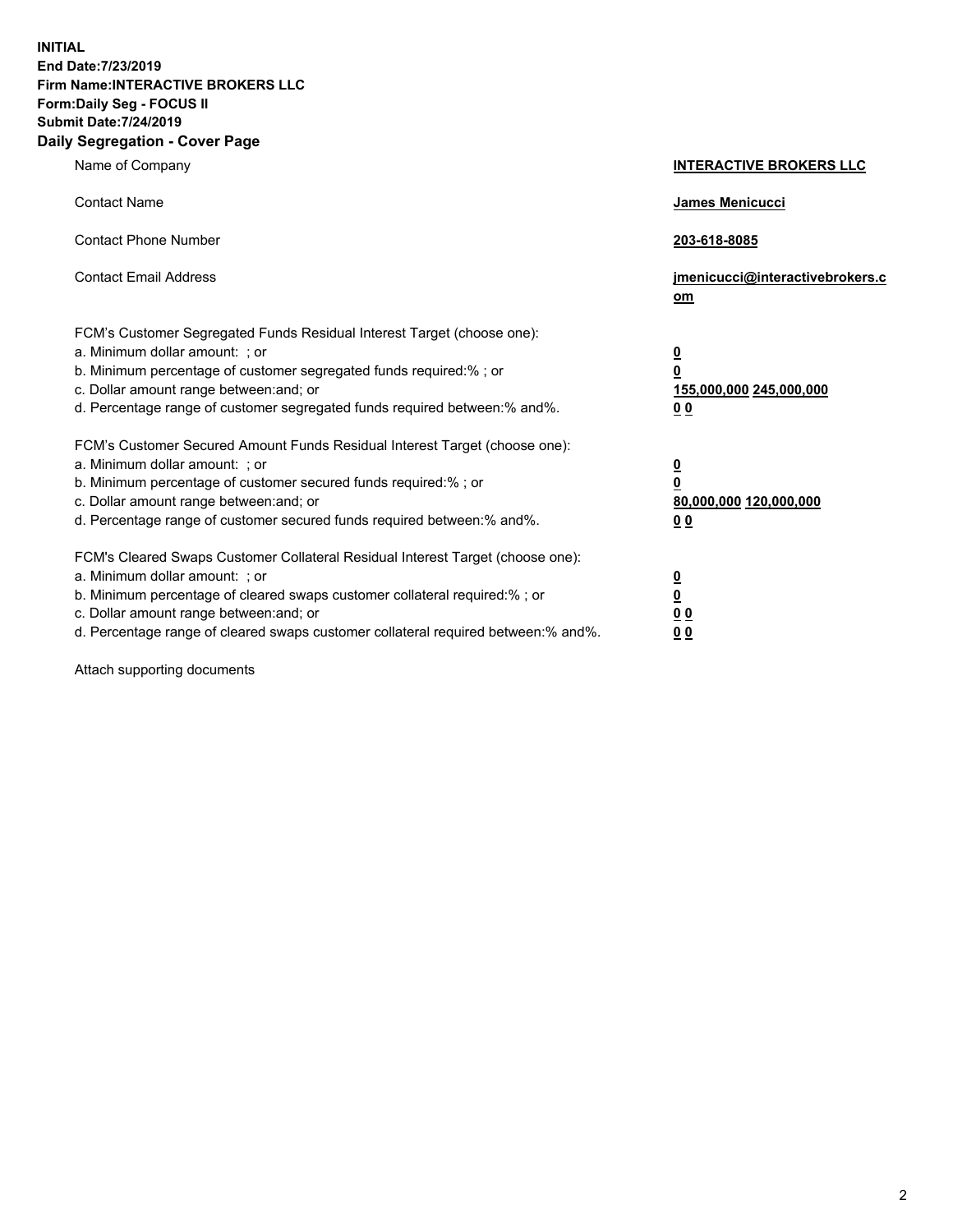## **INITIAL End Date:7/23/2019 Firm Name:INTERACTIVE BROKERS LLC Form:Daily Seg - FOCUS II Submit Date:7/24/2019 Daily Segregation - Secured Amounts**

|     | Daily Segregation - Secured Alliounts                                                       |                                                |
|-----|---------------------------------------------------------------------------------------------|------------------------------------------------|
|     | Foreign Futures and Foreign Options Secured Amounts                                         |                                                |
|     | Amount required to be set aside pursuant to law, rule or regulation of a foreign            | $0$ [7305]                                     |
|     | government or a rule of a self-regulatory organization authorized thereunder                |                                                |
| 1.  | Net ledger balance - Foreign Futures and Foreign Option Trading - All Customers             |                                                |
|     | A. Cash                                                                                     | 471,761,619 [7315]                             |
|     | B. Securities (at market)                                                                   | $0$ [7317]                                     |
| 2.  | Net unrealized profit (loss) in open futures contracts traded on a foreign board of trade   | 27,886,925 [7325]                              |
| 3.  | Exchange traded options                                                                     |                                                |
|     | a. Market value of open option contracts purchased on a foreign board of trade              | 75,855 [7335]                                  |
|     | b. Market value of open contracts granted (sold) on a foreign board of trade                | $-24,979$ [7337]                               |
| 4.  | Net equity (deficit) (add lines 1.2. and 3.)                                                | 499,699,420 [7345]                             |
| 5.  | Account liquidating to a deficit and account with a debit balances - gross amount           | 13,592 [7351]                                  |
|     | Less: amount offset by customer owned securities                                            | 0 [7352] 13,592 [7354]                         |
| 6.  | Amount required to be set aside as the secured amount - Net Liquidating Equity              | 499,713,012 [7355]                             |
|     | Method (add lines 4 and 5)                                                                  |                                                |
| 7.  | Greater of amount required to be set aside pursuant to foreign jurisdiction (above) or line | 499,713,012 [7360]                             |
|     | 6.                                                                                          |                                                |
|     | FUNDS DEPOSITED IN SEPARATE REGULATION 30.7 ACCOUNTS                                        |                                                |
| 1.  | Cash in banks                                                                               |                                                |
|     | A. Banks located in the United States                                                       | 105,504,018 [7500]                             |
|     | B. Other banks qualified under Regulation 30.7                                              | 0 [7520] 105,504,018 [7530]                    |
| 2.  | Securities                                                                                  |                                                |
|     | A. In safekeeping with banks located in the United States                                   | 413,905,445 [7540]                             |
|     | B. In safekeeping with other banks qualified under Regulation 30.7                          | 0 [7560] 413,905,445 [7570]                    |
| 3.  | Equities with registered futures commission merchants                                       |                                                |
|     | A. Cash                                                                                     | $0$ [7580]                                     |
|     | <b>B.</b> Securities                                                                        | $0$ [7590]                                     |
|     | C. Unrealized gain (loss) on open futures contracts                                         | $0$ [7600]                                     |
|     | D. Value of long option contracts                                                           | $0$ [7610]                                     |
| 4.  | E. Value of short option contracts                                                          | 0 [7615] 0 [7620]                              |
|     | Amounts held by clearing organizations of foreign boards of trade<br>A. Cash                |                                                |
|     | <b>B.</b> Securities                                                                        | $0$ [7640]<br>$0$ [7650]                       |
|     | C. Amount due to (from) clearing organization - daily variation                             | $0$ [7660]                                     |
|     | D. Value of long option contracts                                                           | $0$ [7670]                                     |
|     | E. Value of short option contracts                                                          | 0 [7675] 0 [7680]                              |
| 5.  | Amounts held by members of foreign boards of trade                                          |                                                |
|     | A. Cash                                                                                     | 84,828,968 [7700]                              |
|     | <b>B.</b> Securities                                                                        | $0$ [7710]                                     |
|     | C. Unrealized gain (loss) on open futures contracts                                         | 16,398,831 [7720]                              |
|     | D. Value of long option contracts                                                           | 75,855 [7730]                                  |
|     | E. Value of short option contracts                                                          | <mark>-24,979</mark> [7735] 101,278,675 [7740] |
| 6.  | Amounts with other depositories designated by a foreign board of trade                      | $0$ [7760]                                     |
| 7.  | Segregated funds on hand                                                                    | $0$ [7765]                                     |
| 8.  | Total funds in separate section 30.7 accounts                                               | 620,688,138 [7770]                             |
| 9.  | Excess (deficiency) Set Aside for Secured Amount (subtract line 7 Secured Statement         | 120,975,126 [7380]                             |
|     | Page 1 from Line 8)                                                                         |                                                |
| 10. | Management Target Amount for Excess funds in separate section 30.7 accounts                 | 80,000,000 [7780]                              |
| 11. | Excess (deficiency) funds in separate 30.7 accounts over (under) Management Target          | 40,975,126 [7785]                              |
|     |                                                                                             |                                                |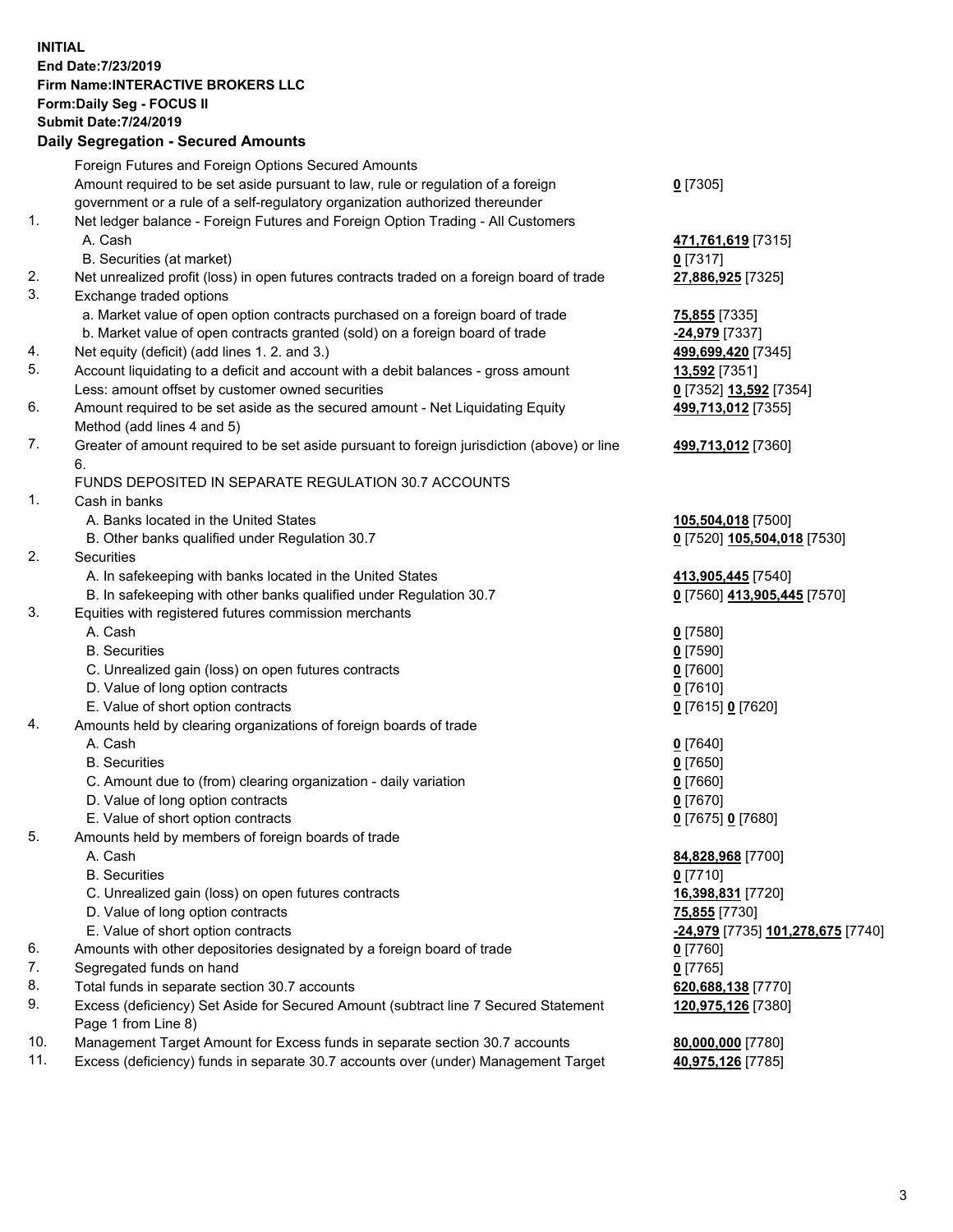**INITIAL End Date:7/23/2019 Firm Name:INTERACTIVE BROKERS LLC Form:Daily Seg - FOCUS II Submit Date:7/24/2019 Daily Segregation - Segregation Statement** SEGREGATION REQUIREMENTS(Section 4d(2) of the CEAct) 1. Net ledger balance A. Cash **4,012,862,400** [7010] B. Securities (at market) **0** [7020] 2. Net unrealized profit (loss) in open futures contracts traded on a contract market **-8,269,535** [7030] 3. Exchange traded options A. Add market value of open option contracts purchased on a contract market **201,740,455** [7032] B. Deduct market value of open option contracts granted (sold) on a contract market **-224,563,509** [7033] 4. Net equity (deficit) (add lines 1, 2 and 3) **3,981,769,811** [7040] 5. Accounts liquidating to a deficit and accounts with debit balances - gross amount **1,244,166** [7045] Less: amount offset by customer securities **0** [7047] **1,244,166** [7050] 6. Amount required to be segregated (add lines 4 and 5) **3,983,013,977** [7060] FUNDS IN SEGREGATED ACCOUNTS 7. Deposited in segregated funds bank accounts A. Cash **856,017,145** [7070] B. Securities representing investments of customers' funds (at market) **1,998,795,730** [7080] C. Securities held for particular customers or option customers in lieu of cash (at market) **0** [7090] 8. Margins on deposit with derivatives clearing organizations of contract markets A. Cash **5,364,539** [7100] B. Securities representing investments of customers' funds (at market) **1,341,826,452** [7110] C. Securities held for particular customers or option customers in lieu of cash (at market) **0** [7120] 9. Net settlement from (to) derivatives clearing organizations of contract markets **6,475,334** [7130] 10. Exchange traded options A. Value of open long option contracts **201,679,105** [7132] B. Value of open short option contracts **-224,549,056** [7133] 11. Net equities with other FCMs A. Net liquidating equity **0** [7140] B. Securities representing investments of customers' funds (at market) **0** [7160] C. Securities held for particular customers or option customers in lieu of cash (at market) **0** [7170] 12. Segregated funds on hand **0** [7150] 13. Total amount in segregation (add lines 7 through 12) **4,185,609,249** [7180] 14. Excess (deficiency) funds in segregation (subtract line 6 from line 13) **202,595,272** [7190] 15. Management Target Amount for Excess funds in segregation **155,000,000** [7194]

16. Excess (deficiency) funds in segregation over (under) Management Target Amount Excess

**47,595,272** [7198]